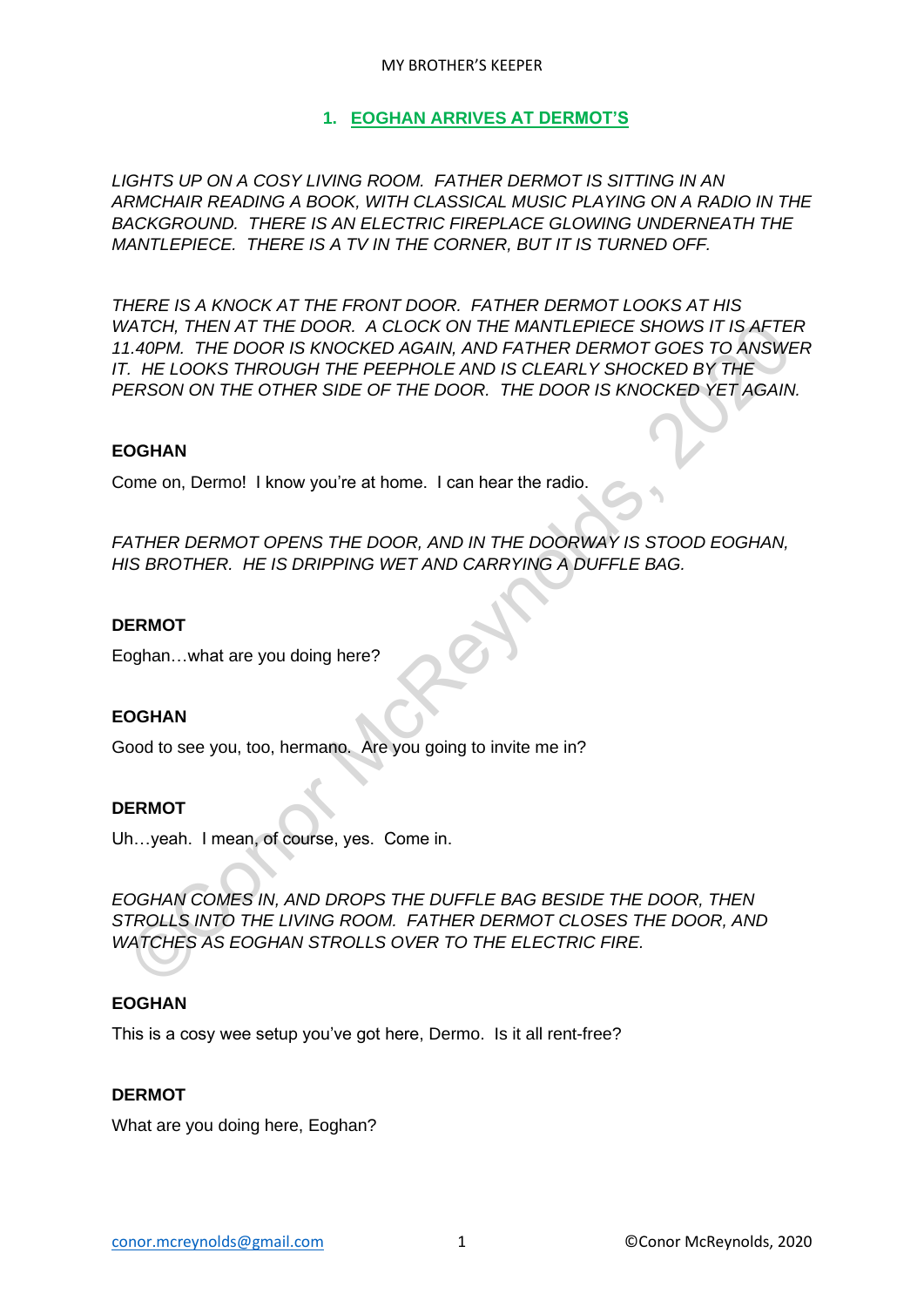Can't a man just call in to see his favourite brother?

### **DERMOT**

I'm your only brother.

### **EOGHAN**

But you're still my favourite!

#### **DERMOT**

Eoghan –

### **EOGHAN**

Listen, I was in the area and I thought it would be good to come by and say hello. ERMOT<br>
COGHAN<br>
SIER, I was in the area and I thought it would be good to come by and say hello.<br>
ERMOT<br>
DOGHAN<br>
MATHER DERMOT<br>
(The an overnight bag?<br>
COGHAN<br>
COL, I was ...passing through.<br>
REMOT<br>
COGHAN<br>
COL, I was ...pa

### **DERMOT**

You were in the area?

### **EOGHAN**

That's right.

# **FATHER DERMOT**

With an overnight bag?

#### **EOGHAN**

Well, I was…passing through.

### **DERMOT**

And where were you going?

### **EOGHAN**

Jesus, Dee. All these questions – if I were paranoid, I'd think you weren't happy to see me!

#### **DERMOT**

I'm just...surprised. It's late. Why didn't you call?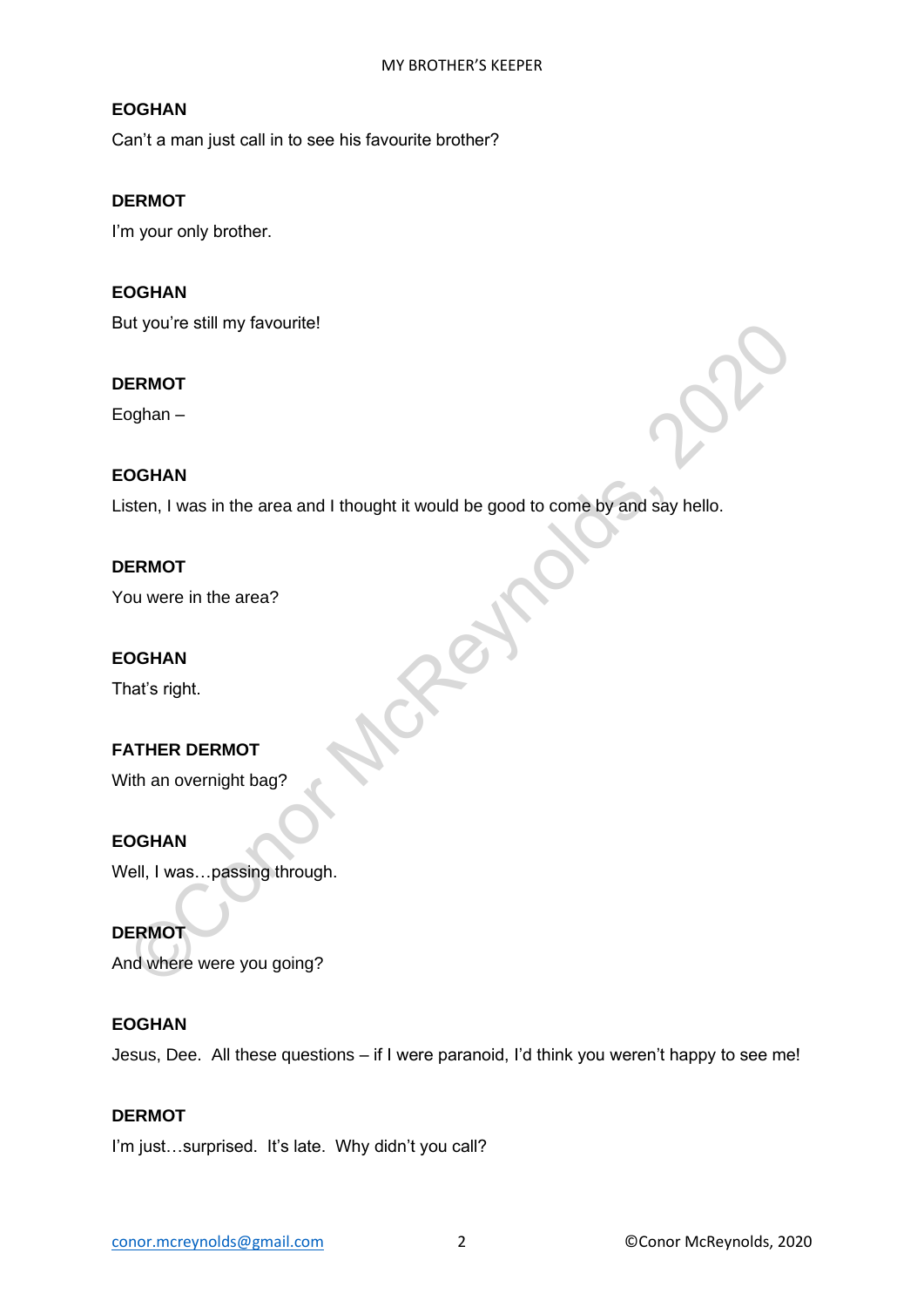I didn't know your number.

### **DERMOT**

Well, I'm sure you could have looked up the parish office.

### **EOGHAN**

"How are you, Eoghan? It's been so long! God, you're looking well. What have you been up to?"

#### **DERMOT**

Alright.

### **EOGHAN**

"Have you lost weight?"

### **DERMOT**

Alright, Eoghan! Alright.

*A LONG PAUSE.*

# **EOGHAN**

Seriously, though. I'm soaked to the bone, and you haven't even offered to get me a towel.

#### **DERMOT**

Right. Sorry.

*FATHER DERMOT OPENS A DOOR TO A DOWNSTAIRS TOILET AND GRABS A TOWEL, THEN HANDS IT TO EOGHAN. EOGHAN STARTS DRYING HIS HAIR.* NOW ARE YOU, EOGRAPY ITS BEEN SO LONG! GOO, YOU'R LOOKING WEIL WHAT HAVE YOU BEEN<br>
DISPUTE RENNOT<br>
Tright.<br>
CONOR PAUSE.<br>
CONOR PAUSE.<br>
CONOR PAUSE.<br>
CONOR PAUSE.<br>
CONOR PAUSE.<br>
CONOR PAUSE.<br>
ATHER DERMOT OPENS A DOOR TO A

#### **DERMOT**

Do you want a cup of tea or anything?

# **EOGHAN**

I wouldn't say no to an Irish coffee.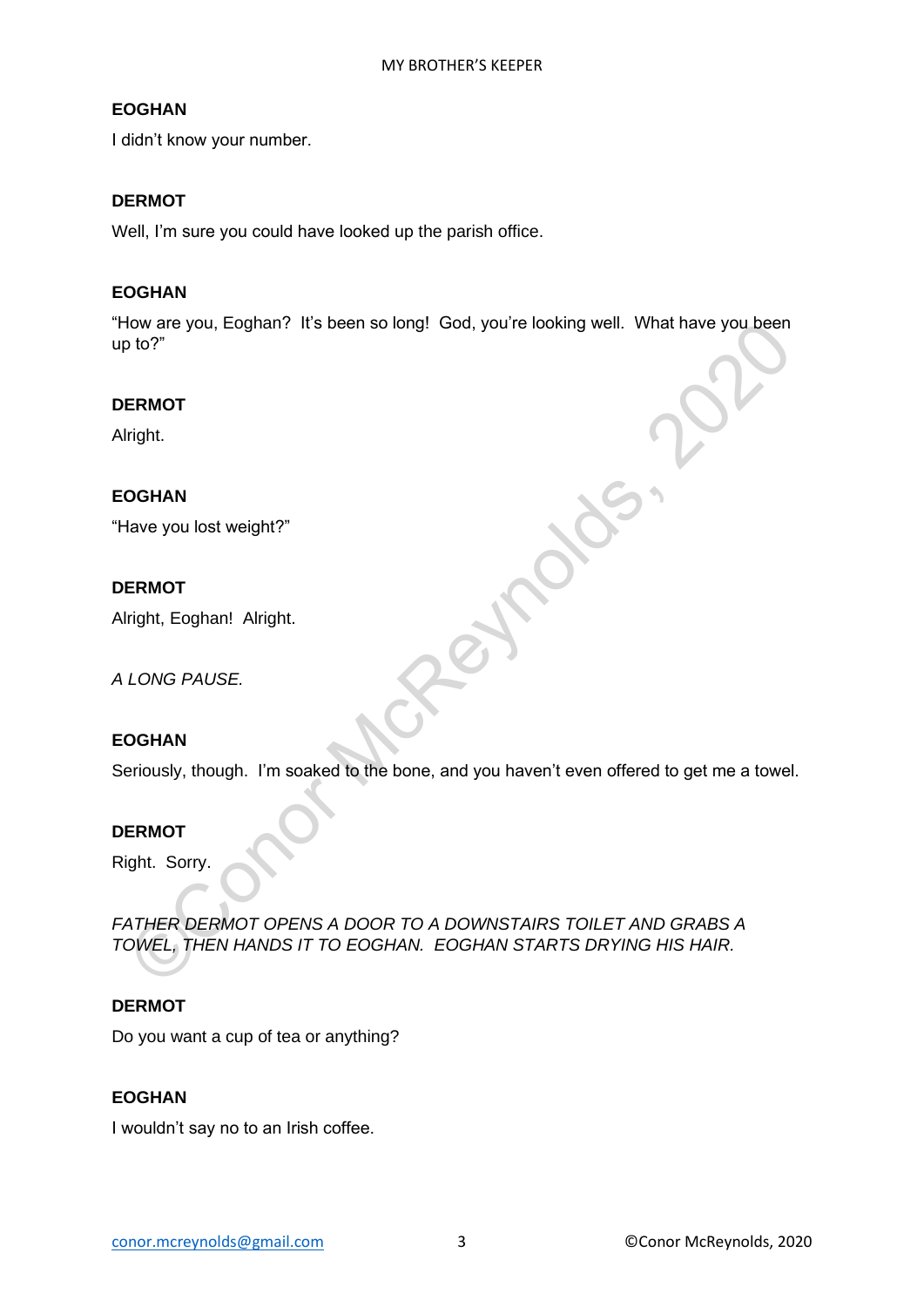### **DERMOT**

Right.

### **EOGHAN**

Although if a coffee's too much trouble, sure you could just give me the Irish part.

### **DERMOT**

So you just want whiskey?

#### **EOGHAN**

Well, if you're offering.

*FATHER DERMOT CROSSES TO A DRINKS CABINET AND LIFTS OUT A BOTTLE OF WHISKEY AND A GLASS. EOGHAN SITS.* OGHAN<br>
Nell, if you're offering.<br>
NATHER DERMOT CROSSES TO A DRINKS CABINET AND LIFTS OUT A BOTTLE OF<br>
THISKEY AND A GLASS. EOGHAN SITS.<br>
DGHAN<br>
Nat the one glass? Aren't you going to join me?<br>
RENNOT<br>
ATHER DERMOT POURS T

### **EOGHAN**

Just the one glass? Aren't you going to join me?

#### **DERMOT**

Not this evening, no.

*FATHER DERMOT POURS THE WHISKEY AND GIVES IT TO EOGHAN.* 

#### **EOGHAN**

Sláinte.

*EOGHAN TAKES A SIP. FATHER DERMOT SITS AND LOOKS AT HIS BROTHER.*

# **DERMOT**

What are you doing here, Eoghan?

*EOGHAN SIGHS.*

#### **EOGHAN**

Things aren't going too well for me, Dermo.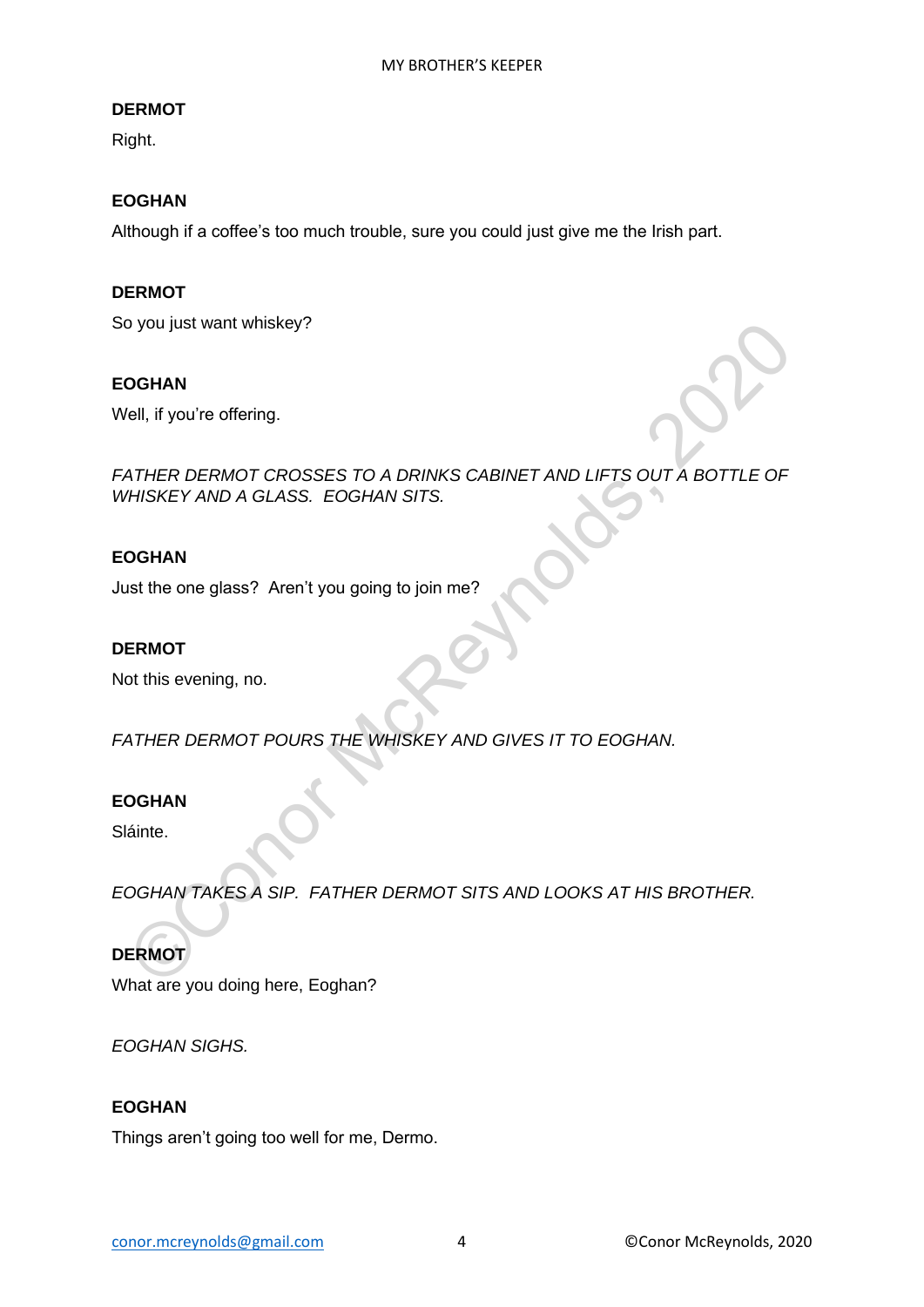### **DERMOT**

What's wrong? Are you in trouble?

### **EOGHAN**

You always assume the worst.

### **DERMOT**

I'm not assuming anything, Eoghan. I asked if you're in trouble and you are yet to deny it.

#### **EOGHAN**

No, I am not in trouble.

#### **DERMOT**

Then what's the problem? I don't have any money.

### **EOGHAN**

Super classy response there, bro. I don't want or need your money.

### **DERMOT**

Then what –

### **EOGHAN**

How about you just keep schtum and let me speak? Hmm?

*FATHER DERMOT PAUSES, THEN SITS BACK IN HIS CHAIR.* m not assuming anything, Eognan. I asked if you're in trouble and you are yet to deny it.<br>
OGHAN<br>
o, I am not in trouble.<br>
COMEXAN<br>
oper classy response there, bro. I don't want or need your money.<br>
COMEXAN<br>
FENNOT<br>
FENNOT

### **EOGHAN**

Well, you know about my removals business.

### **DERMOT**

What removals business?

### **EOGHAN**

My removals business.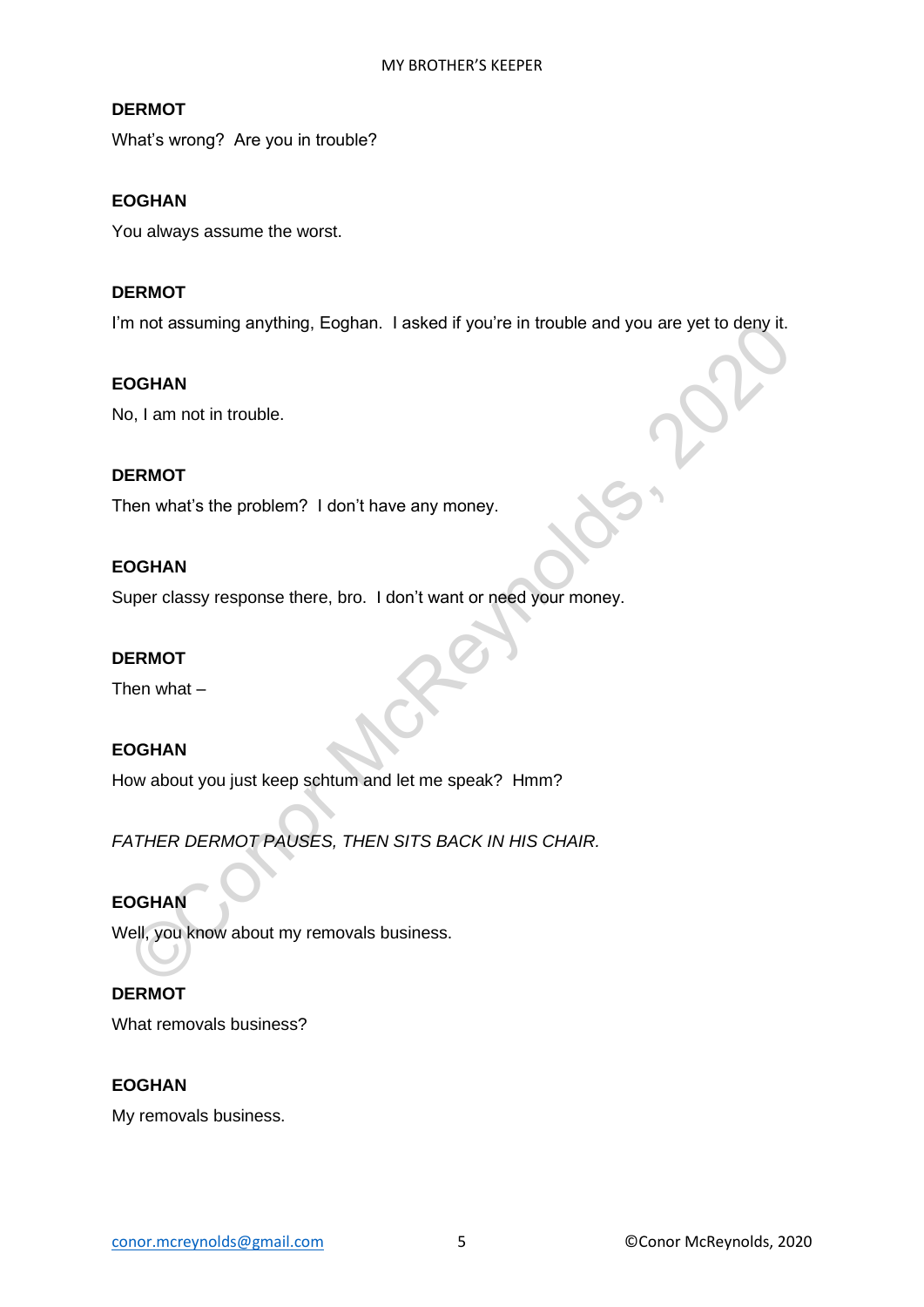### **DERMOT**

Just repeating the words doesn't make it any clearer, Eoghan.

### **EOGHAN**

For God's sake, Dee. I told you about it in the Christmas card.

### **DERMOT**

You've never sent me a Christmas card.

#### **EOGHAN**

What?! Of course I've sent you Christmas cards.

#### **DERMOT**

Well they've never arrived here.

### **EOGHAN**

Well, that'll be the postman. Laziest people in Ireland. You're in the arse-end of nowhere – clearly they couldn't be bothered bringing the post all the way out here.

#### **DERMOT**

Funny, I seem to receive all my other mail.

### **EOGHAN**

Sure how would you know? You only know about the post you receive. For all you know, there could be hundreds of letters and Christmas cards addressed to you languishing at the bottom of some old mail bag. Did you get my birthday card last month? OGHAN<br>
COMBAN<br>
That?! Of course I've sent you Christmas cards.<br>
Convert and the stress of the sent you Christmas cards.<br>
Cell they've never arrived here.<br>
Constant with the the postman. Laziest people in Ireland. You're in

### **DERMOT**

My birthday was three months ago.

### **EOGHAN**

Well, same difference. Did you not get the card?

### **DERMOT**

Another unfortunate postal mishap, eh?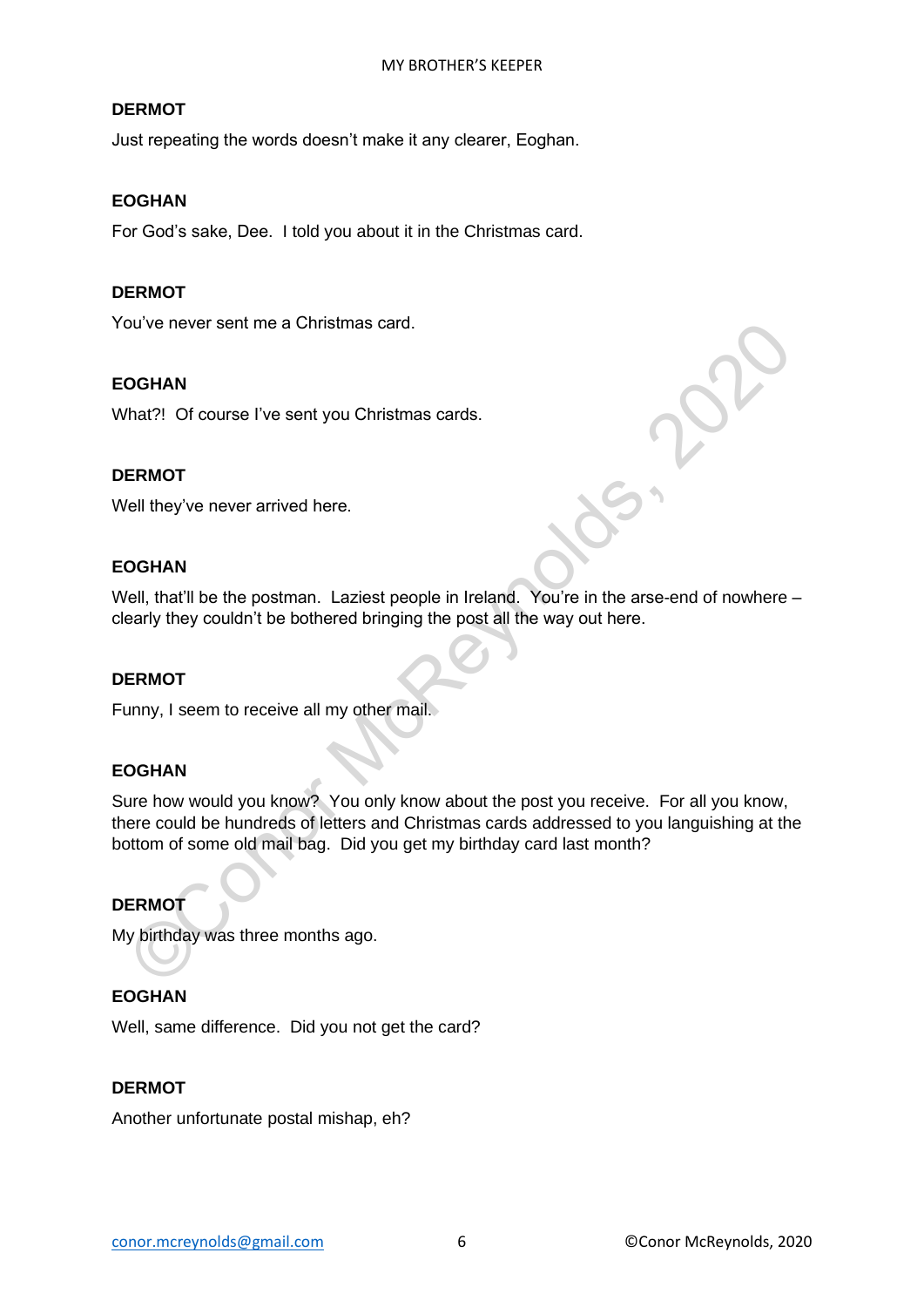You don't believe me, do you?

### **DERMOT**

Eoghan, you have a…what will we call it? A problematic relationship with the truth. Do I think you sent me a birthday card? No. Why would you change the habit of a lifetime? Do I think you sent me a Christmas card? Of course not. Do I think you were just passing through this evening? Obviously not. It's late, and I've got an early start tomorrow, so could you please tell me what is going on?

### **EOGHAN**

I had a business. I was in partnership with a friend – well…ex-friend, and I didn't realise he was diddling the books. I lost everything. That and…Sarah left me. OGHAN<br>
Mad a business. I was in partnership with a friend – well...ex-friend, and I didn't realise ht<br>
as diddling the books. I lost everything. That and...Sarah left me.<br>
ATHER DERMOT STARES AT HIS BROTHER, WHO ISN'T LOOK

*FATHER DERMOT STARES AT HIS BROTHER, WHO ISN'T LOOKING AT HIM.*

### **DERMOT**

Sarah?

**EOGHAN**

Yeah.

### **DERMOT**

Sarah left you?

#### **EOGHAN**

Yep.

### **DERMOT**

Eoghan, you say that like I know who that is. Who's Sarah?

#### **EOGHAN**

What? Come on! You know who Sarah is!

#### **DERMOT**

Is she your wife?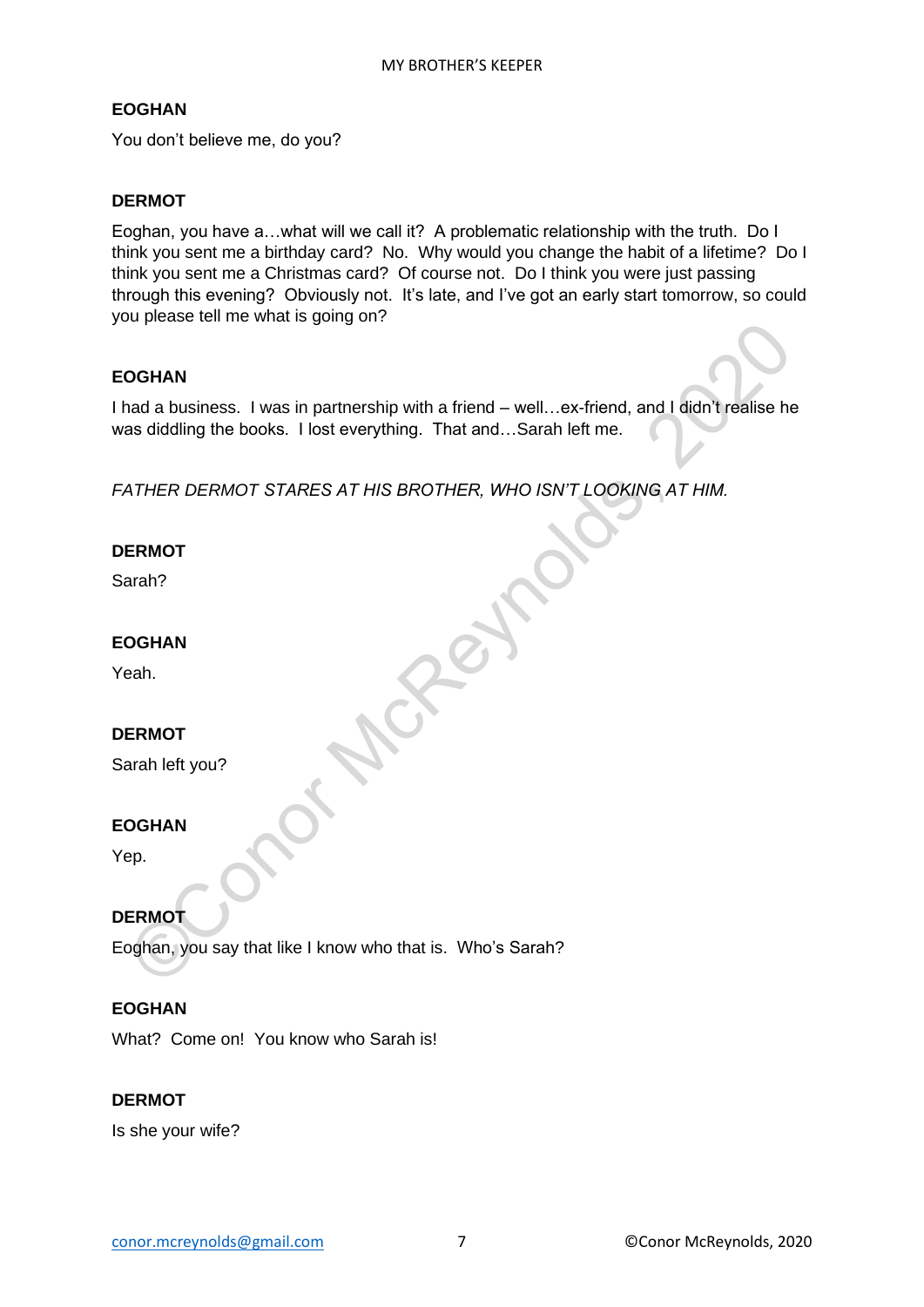Wife?! Come on, Dermo, you know I don't believe in that rubbish.

### **DERMOT**

You don't believe in wives?

### **EOGHAN**

Marriage! Sure look at Mum and Dad.

#### **DERMOT**

They were married for 50 years before Dad died.

#### **EOGHAN**

But were they happy?

#### **DERMOT**

Yes. Who is Sarah?

#### **EOGHAN**

You know who Sarah is!

#### **DERMOT**

I can safely say I have absolutely no idea who Sarah is.

#### **EOGHAN**

Sure did you never wonder who Sarah was when I signed the Christmas cards 'From Eoghan and Sarah'? ERMOT<br>
CHE MOT<br>
SCRIM THE MOT MAN<br>
UNIVER WARD IS Sarah?<br>
CONORAIN<br>
UNIVER MOT<br>
SCRIM TO AND IS Sarah?<br>
CONORAIN<br>
UNIVER MOT<br>
CONORAIN<br>
UNIVER MOT<br>
CONORAIN<br>
UNIVER MOT<br>
CONORAIN<br>
UNIVER MOT<br>
CONORAIN<br>
CONORAIN<br>
CONORAIN<br>

# **DERMOT**

We're going in circles here, but let me see if I can cut to the chase. You had a business. You got cheated out of it. You had a... girlfriend?

*EOGHAN SHRUGS AND DRINKS.*

#### **DERMOT (cont.)**

And she left you. Then you arrive on my doorstep in the middle of the night soaking wet and what? What is the plan, Eoghan?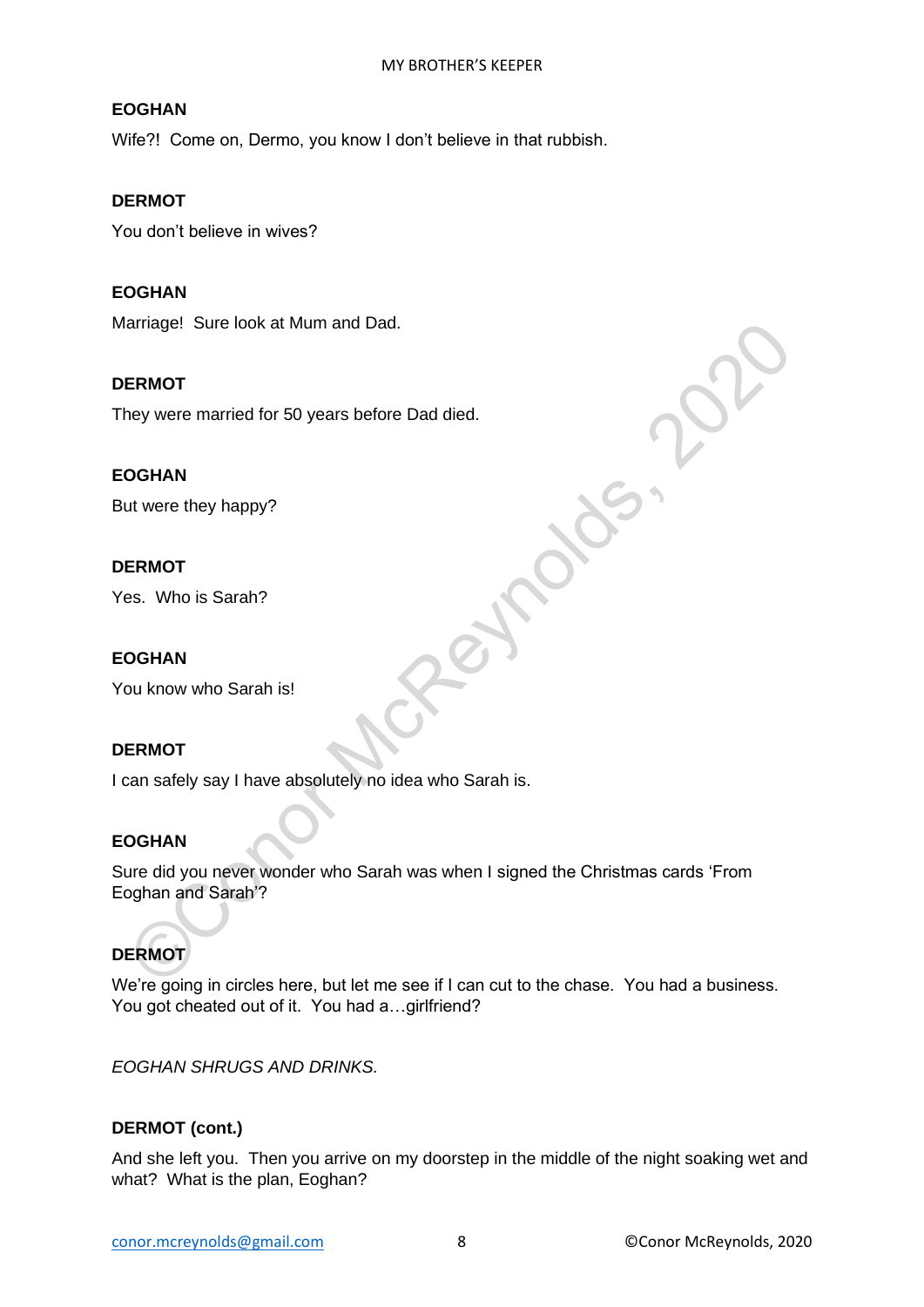I have to admit, your bedside manner is pretty shocking, Padre. Would you talk to me like this if I were one of your flock? Do you utilise this tough love approach often, or do you save it for your own flesh and blood?!

### **DERMOT**

Eoghan, it's late, and I haven't seen hide nor hair from you since Dad died. I'm sorry if the greeting to your surprise visit hasn't been the red carpet affair you'd been expecting, but I am yet to find out why you're here or what you want. Could you *please* just put me out of my misery and answer that?

*EOGHAN FINISHES OFF HIS WHISKEY AND STANDS.*

### **EOGHAN**

Forget it. I thought if there was one person left in the world that I could rely on, it would be my own brother. My own *priest* brother! But clearly I'm as welcome as piles, so I'll get out of your hair. I'm very sorry to have inconvenienced you with the untimely manner of my arrival. I didn't exactly plan on any of this myself, you know? eeling to your surprise visit hasn't been the red carpet affair you'd been expecting, but I<br>m yet to find out why you're here or what you want. Could you *please* just put me out of r<br>isery and answer that?<br>OGHAN FINISHES

*EOGHAN PICKS UP HIS BAG AND HEADS FOR THE FRONT DOOR. FATHER DERMOT STANDS.*

#### **DERMOT**

Eoghan, just…just hold on, will you? I'm sorry, alright? You're right. I was just taken a bit off-guard. I mean, you just arrive out of nowhere and expect things to be normal? Come on, O. That's hardly realistic.

#### **EOGHAN**

If you don't want me here, I'll go elsewhere.

# **DERMOT**

I didn't say that. Put your bag down.

*THEY LOOK AT EACH OTHER. EOGHAN PUTS THE BAG DOWN.*

#### **DERMOT (cont.)**

Could you please just tell me what is going on?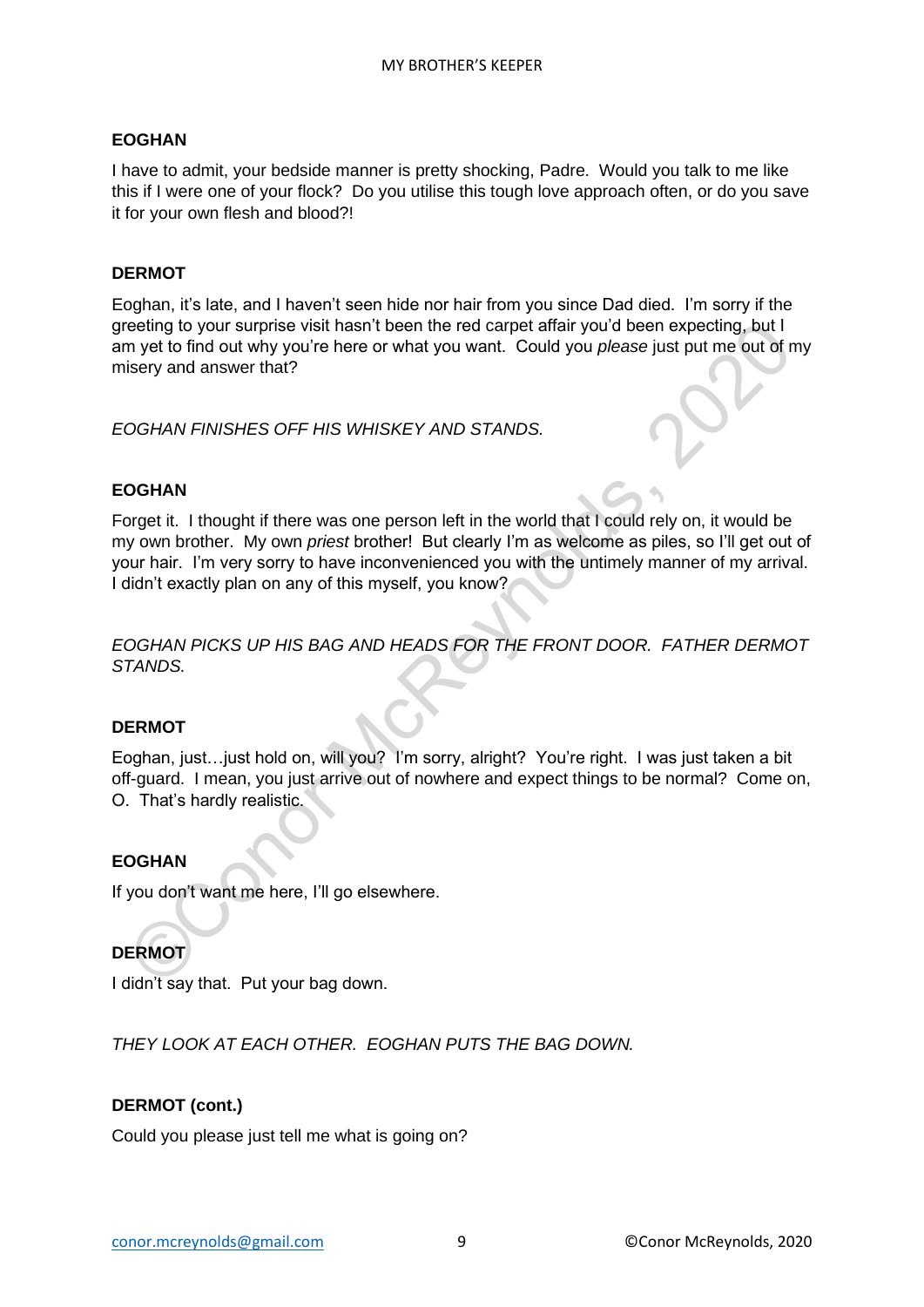I have nowhere else to go, Dermo. Literally nowhere else. I thought maybe you'd put up with me for a few nights while I try to figure things out. I know I've not been the best brother, and I'm sorry, okay? I am sorry. I've just…things are so fucked up, and I didn't know where else to turn.

*THE CLOCK CHIMES FOR MIDNIGHT.*

### **DERMOT**

Look, I've got mass in the morning, so I have to go to bed.

#### **EOGHAN**

I'll come with you! It'll be fun to see my wee brother doing his thing.

#### **DERMOT**

It's at seven o'clock.

#### **EOGHAN**

Well…maybe we'll do it another time.

#### **DERMOT**

You can sleep on the couch, and we'll talk tomorrow when I'm home. I have to go to the hospital straight after mass, so I won't be home until later in the afternoon. ERMOT<br>
COOK, I've got mass in the morning, so I have to go to bed.<br>
COGHAN<br>
I come with you! It'll be fun to see my wee brother doing his thing.<br>
ERMOT<br>
COLIAN<br>
COLIAN<br>
COCHAN<br>
COCHAN<br>
COCHAN<br>
COCHAN<br>
COCHAN<br>
COCHAN<br>
COCHA

#### **EOGHAN**

Jesus, Dermo…are you alright?

# **DERMOT**

What? Oh, no...I'm going to visit patients.

### **EOGHAN**

Oh right.

#### **DERMOT**

I'll go and get you some sheets.